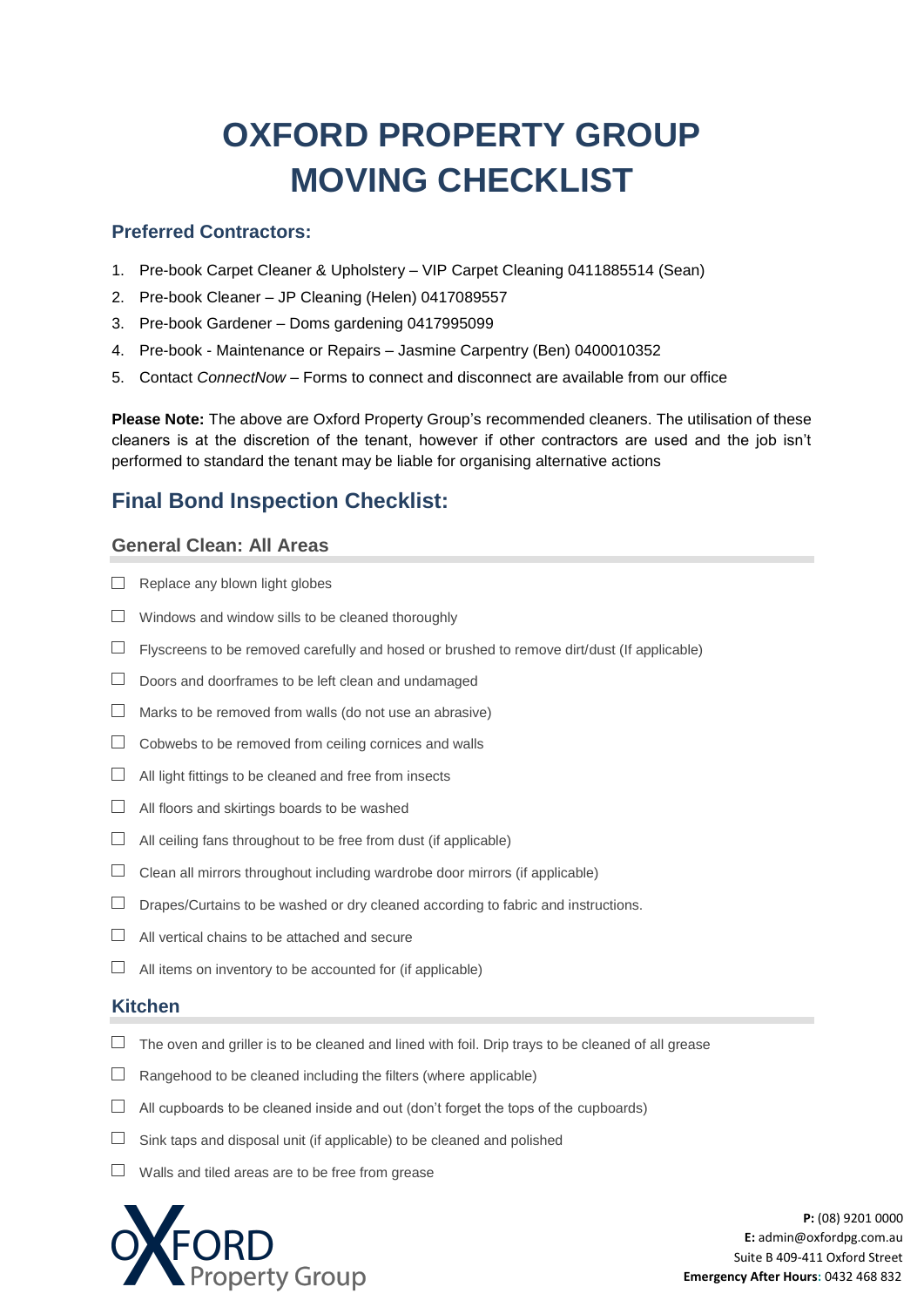- $\Box$  All benches and floors to be cleaned and free from grease from bottom drain (if applicable)
- $\Box$  Refrigerator to be defrosted and all surfaces to be cleaned, including shelves, crisper drawers and cavity, switch appliance off at wall and leave door ajar (if applicable)

## **Bathroom**

- $\Box$  Shower recess to be scrubbed
- $\Box$  Grouting to be free of all soap residue or mildew
- $\Box$  Shower curtain (if applicable) to be washed and shower screen to be cleaned
- $\Box$  All plug holes are to be clean and free from debris
- $\Box$  Mirrors to be wiped over
- $\Box$  All drawers and cupboards to be cleaned
- $\Box$  Toilet to be cleaned thoroughly, including bowl, seat and cistern

# **Moving Checklist:**

## *Moving can be stressful so we have included this checklist to assist you*

## **4-6 weeks to moving day**

|   | Book your removal company or find willing friends and family.                                         |
|---|-------------------------------------------------------------------------------------------------------|
| Е | Dispose of any items no longer needed. Remember charities, friends and family may appreciate your     |
|   | pre-loved goods. You don't want to pay to move those items.                                           |
| п | Remember to sort through garage / garden shed etc.                                                    |
| п | Make a note of any precious items that may need special care to move.                                 |
| П | Measure the spaces in your new home to ensure your furniture fits.                                    |
| Е | In the kitchen, use up all opened packets and throw out goods past their use-by date.                 |
| Е | Check any moving instructions for your washing machine with manufacturer.                             |
| Е | Gas cylinders and air bottles should be empty with valves open, flammable liquids safely disposed of. |
| L | Start using up food in freezer.                                                                       |
|   | Create a folder for all your moving documents.                                                        |
|   | Organise schooling, preschool transfers.                                                              |
|   | If travelling, remember passports, tickets, visas etc.                                                |
|   |                                                                                                       |

## **If packing yourself**

П г

Purchase cartons and packing material

Use clean white paper, not newspaper as it soils items.

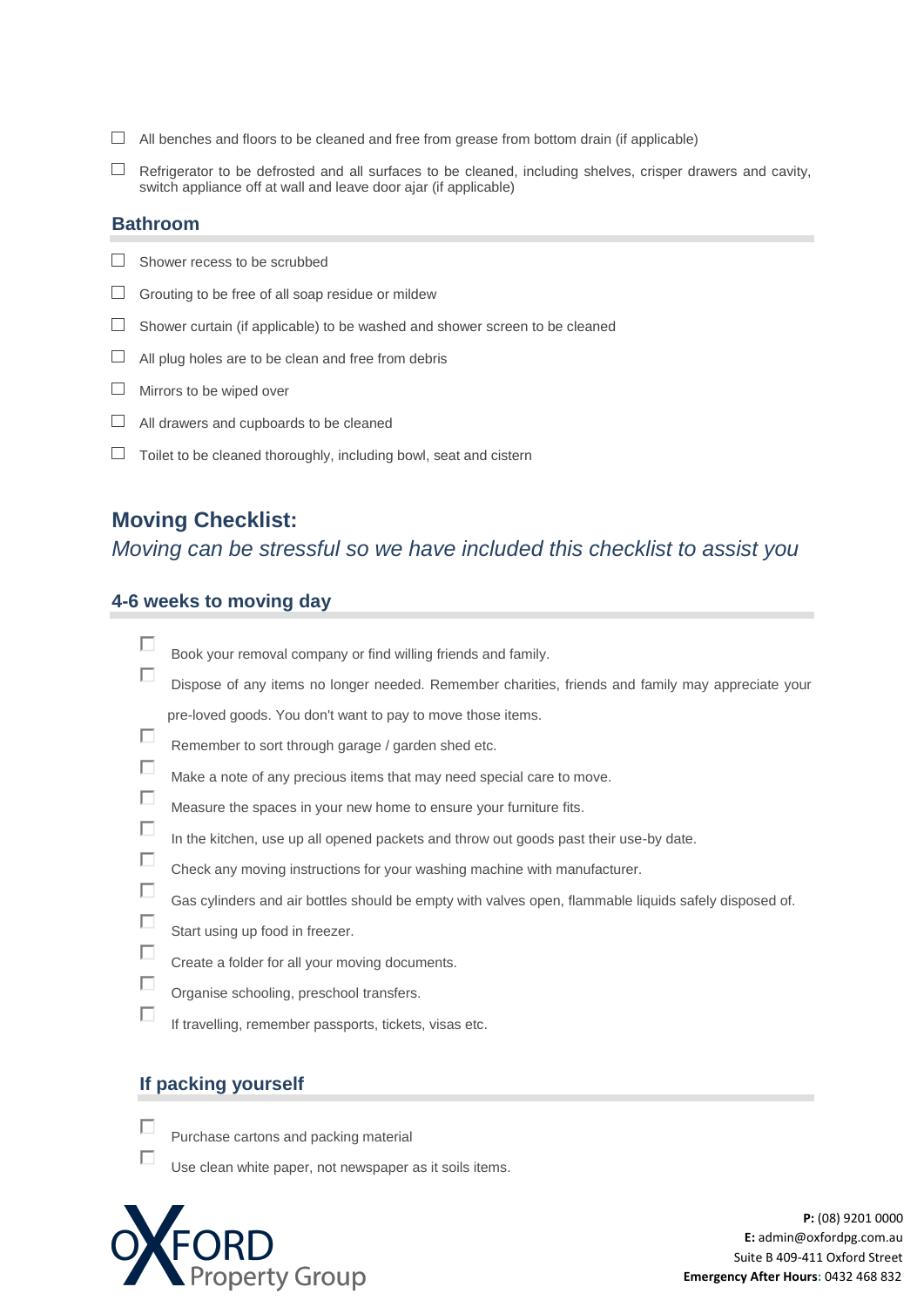- $\Box$ Label every carton clearly as to contents and its room destination
- П Dismantle furniture that comes apart – remember to tape screws etc. in an obvious location or label and place in an "ESSENTIALS" carton.
- П Prepare an inventory list of each carton.

Pack lighter items in large cartons, heavier items in small cartons.

#### **2-3 weeks to moving day**

- $\Box$ Contact all relevant authorities to notify of your new address.
- $\Box$ Return library books, videos, DVD's etc.
- П Arrange for family, friends to mind children and pets on moving day.
- П Arrange transfer of bank accounts.
	- Organise telephone, internet, gas, electricity, Foxtel connections Ask your Oxford Property Group agent

П

П

 $\Box$ 

for the Connect Now details

Arrange move of boat / trailer.

П Ensure new home will be thoroughly cleaned before your move and also arrange cleaning of your original home after your move.

## **1 week to moving day**

- П Set aside bed linens, towels to be used on the first night so beds can be made up as soon as possible on moving day.
- П Have car checked if travelling long distances.
- $\Box$ Indoor plants should be lightly watered and packed into plastic lined boxes.
- П Drain lawn mower, remove batteries from battery powered items.
- П If you have purchased a new home, ensure you have a final inspection the day before settlement to ensure the home is as you bought it and the fittings and fixtures outlined in the contract remain.
- П Redirect mail through local Post Office.
- П Advise services, eg. babysitter, gardener, cleaner.
- П Prepare an 'Essentials' carton that contains important items such as remote controls, shelf supports, bed legs, keys, telephone charger, telephone handset, furniture assembly instructions

## **2 Days to moving day**

П. Remember your 'SURVIVAL' box. Include important medications, first-aid kit, children's' favourite toys (especially bedtime friends), toiletries, tea, coffee, kettle, milk, snacks, baby needs, children's sleep wear and